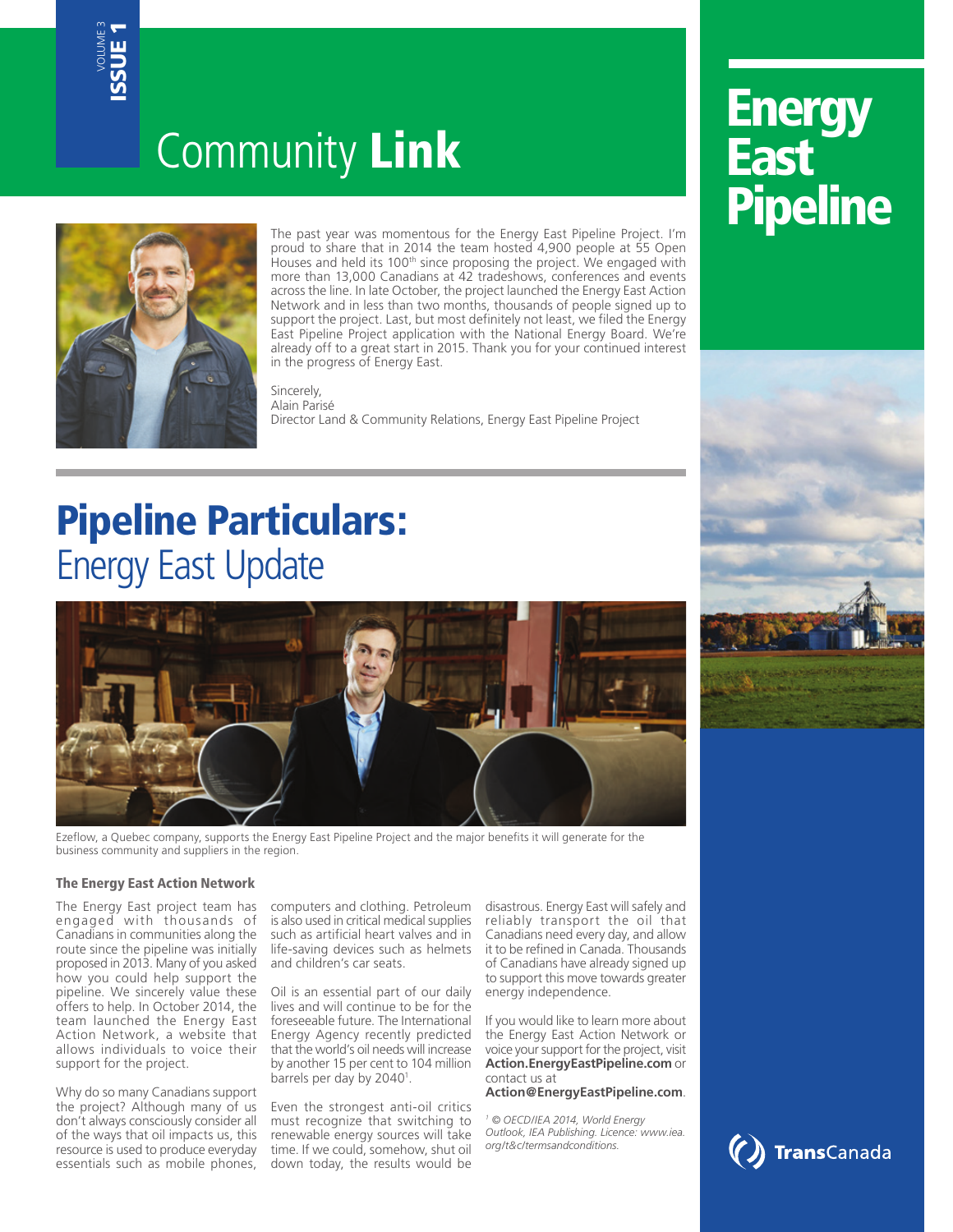#### Regulatory Update

TransCanada and the Energy East team are excited to announce that on October 30, 2014, the Energy East Pipeline Project application was submitted for review to the National Energy Board (NEB) of Canada. This filing is one of the first key milestones in the extensive regulatory process required to obtain all the necessary approvals for the conversion and construction of the proposed 4,600-kilometre pipeline.

The application and the first supplemental filing, submitted January 30, 2015, may be reviewed on both the Energy East Pipeline Project website (**www.EnergyEastPipeline.com/home/regulatory-filing**) and on the NEB's website (**https://docs.neb-one.gc.ca**). Subsequent supplemental filings will also be available on both sites as they are submitted. The application also contains an updated economic impact report for the project. For more information on the updated Conference Board of Canada

report, please see the following article: **www.EnergyEastPipeline.com/ Transcanada-Reveals-What-Our-New-Economic-Impact-Report-Means-For-Canadians**.

In January 2015, the NEB initiated the process for interested parties to apply to participate in the hearing process. The timeframe within which to apply was from February 3 to March 17, 2015. The NEB is currently reviewing the applications to determine which individuals or organizations may participate in the hearing.

For more information and updates on the regulatory process, please see the Energy East Pipeline Project website (**www.EnergyEastPipeline.com**) or the NEB website (**www.NEB-ONE.gc.ca**).

### Committed to Communities: Community Relations



The project team has held 116 Open Houses in 83 communities along the proposed route.

Since proposing the Energy East Pipeline in 2013, the project team has held 116 Open Houses in 83 communities along the proposed route. We'd like to thank all of the communities that hosted us and the more than 9,000 individuals who attended these events. The Energy East team is excited to become active members of these communities!

One way that the Energy East team likes to meet and support our neighbours is through our

Community Investment Program. In 2014 we invested more than \$550,000 in local organizations to help strengthen and celebrate their communities, enhance their wellbeing and to protect the environment. Among our investments in 2014 were initiatives that allowed communities to provide affordable childcare for young families, ensure that necessary emergency response equipment is available and to educate the next generation about the importance of

preserving our environment. If you have an initiative that you would like to suggest Energy East support, please visit our TransCanada website ( **www.TransCanada.com / community-Investment**).

The Energy East Pipeline team is thrilled to announce that it has partnered with Skills Canada to help present its 2015 National Competition and regional events in provinces along the pipeline route. We are proud to support Skills

Canada's coordinated approach to promoting skilled trades and technologies among Canadian youth, and to help build a skilled labour force for the future. Come support the competitors and visit the events in: Edmonton, Alberta; Moose Jaw, Saskatchewan; Winnipeg, Manitoba; Waterloo, Ontario; Moncton, New Brunswick and at the National Competition in Saskatoon, Saskatchewan from May 27-30, 2015.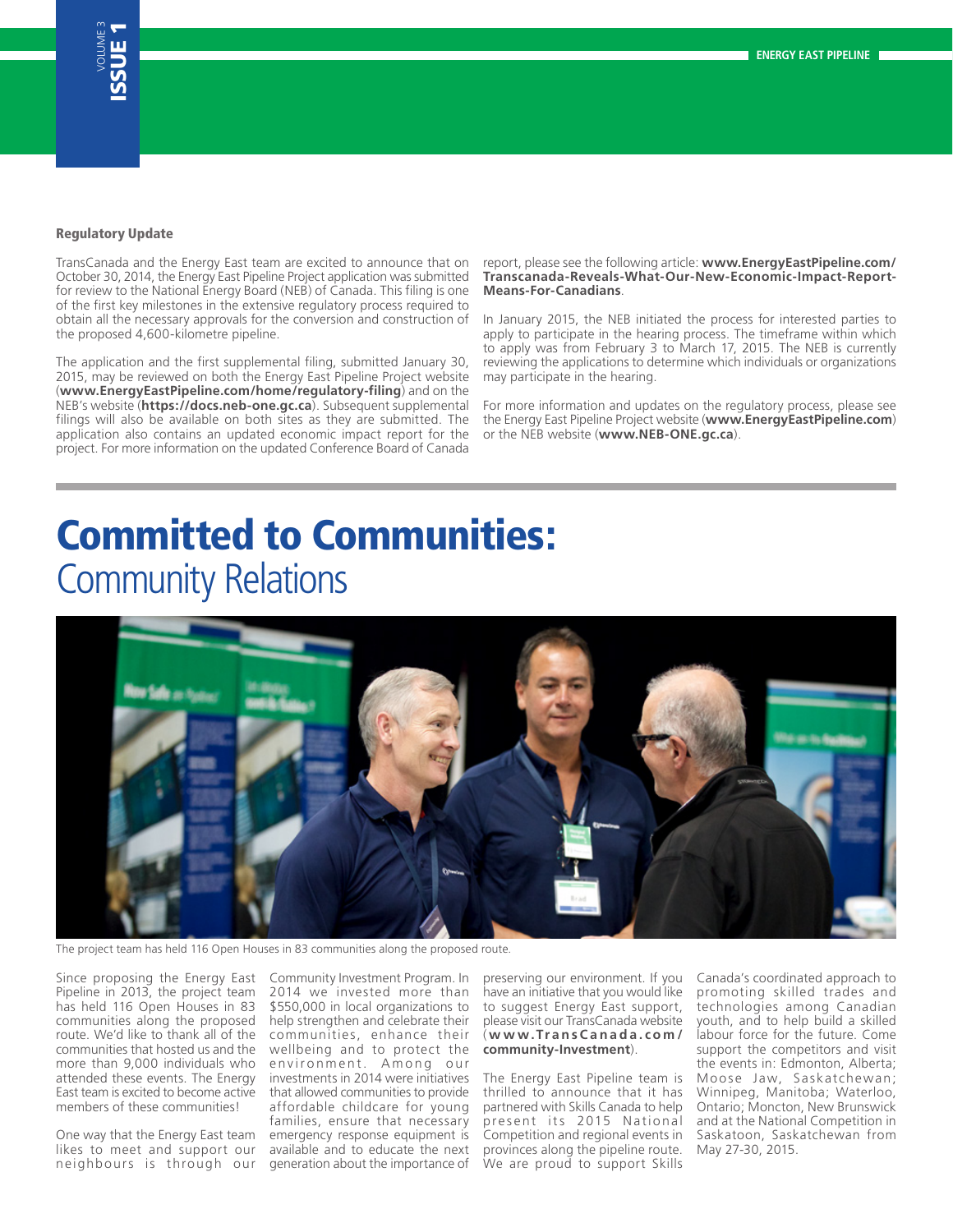### VOLUME 3 ISSUE 1

# Building Relationships: Aboriginal Relations

The Energy East Aboriginal Relations team continues to engage with First Nation and Métis communities and organizations along the Energy East Pipeline route. As part of the Aboriginal Engagement program, Energy East is working to provide a variety of benefits to First Nations and Métis communities through our project. There is no "one-size-fits-all" approach - whether it is Community Investment, education and training programs, employment and procurement opportunities during the construction and operation phases, Energy East recognizes the importance of encouraging and enabling community participation in the project.

Since project engagement began, we've provided funding to local events and community initiatives that identify local needs and focus on three key pillars: Community, Safety and Environment. We are working to provide project-related training. Examples of training offered in the past include: support and sponsorship of all-terrain vehicle training, first-aid, Workplace Hazardous Materials Information System, pipeline construction safety and the Building Environmental Aboriginal Human Resources program. Energy East's Aboriginal Supply Chain Management team continues to work with the communities to identify potential employment and procurement opportunities for local Aboriginal businesses during the pre-construction, construction and post-construction phases.

While our methods may change, we are committed to the long-term future of First Nation and Métis communities along the Energy East Pipeline route.

## Safety Spotlight: Emergency Management Response



The Emergency Management team regularly works with local first responders along the pipeline route.

The Energy East Emergency Management team has been busy engaging with communities and local first responder organizations along the proposed pipeline route. One of the most common concerns that the team encounters is about the potential for oil leaks from the pipe. We'd like to share the following information to help ease these concerns.

TransCanada's industry-leading safety record demonstrates our commitment to ensuring that

we transport natural resources in the safest manner possible. TransCanada has never had a pipe-body leak from its oil operations. All past releases on the TransCanada Keystone pipeline have been from equipment related leaks from seal or fitting failures that have occurred within TransCanada-owned facilities. These releases have all been reported to regulatory authorities even though they were very small volumes. TransCanada's current and proposed facilities are engineered to contain leaks and to prevent

impacts to the surrounding area. In the unlikely event of a release, environmental impacts on and around the facility site are prevented or minimized by the facilities' primary and secondary containment systems. Additionally, Energy East's comprehensive Emergency Response Plans will ensure a safe and fast response in the improbable event of a leak. Any damages caused by a leak or system failure will be entirely paid for and remediated by TransCanada.